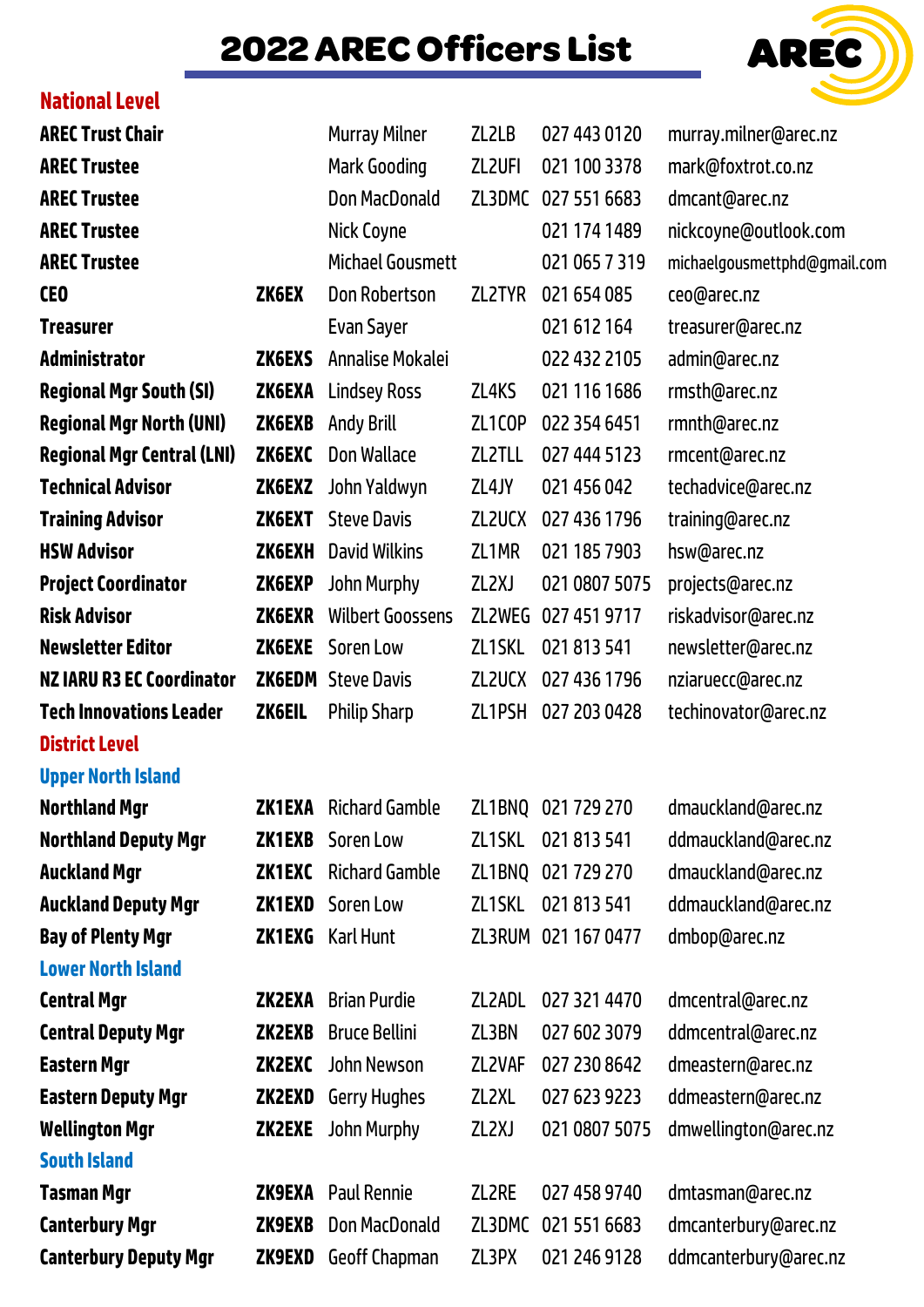# **2022 AREC Officers List** AREC



#### **Group Leaders**

| 01 Ashburton GL                      | <b>ZK9EDA</b> | Jim Nelson              | ZL3ND              | 027 289 3833  | glashburton@arec.nz      |
|--------------------------------------|---------------|-------------------------|--------------------|---------------|--------------------------|
| <b>01 Ashburton DGL</b>              | <b>ZK9EDB</b> | Mike Trump              | ZL3XD              | 021 143 5762  | dglashburton@arec.nz     |
| <b>02 Auckland GL</b>                | <b>ZK1EAA</b> | <b>Soren Low</b>        | ZL1SKL             | 021 813 541   | glauckland@arec.nz       |
| <b>02 Auckland DGL</b>               | ZK1EAB        | Japie Nel               | ZL1JJN             | 021 217 8601  | dglauckland@arec.nz      |
| <b>05 Christchurch GL</b>            | <b>ZK9EAA</b> | Dave Hadler             | ZL3TRX             | 021 347 818   | dglchristchurch@arec.nz  |
| <b>05 Christchurch DGL</b>           | ZK9EAB        | <b>Richard Smart</b>    | ZL4FZ              | 021 443 086   | dglchristchurch@arec.nz  |
| <b>05 Christchurch DGL 2</b>         | <b>ZK9EAD</b> | Tony van Poppel         | ZL3TVP             | 027 410 0020  | dglchristchurch2@arec.nz |
| 05 Christchurch DGL 3                | <b>ZK9EAE</b> | <b>Steve Davis</b>      | <b>ZL2UCX</b>      | 027 436 1796  | dglchristchurch3@arec.nz |
| 08 Eastern Southland GL              | ZK4EBA        | <b>Lindsay Eunson</b>   | ZL4LC              | 027 432 5136  | gleastsouthland@arec.nz  |
| <b>08 Eastern Southland DGL</b>      | ZK4EBB        | <b>Murray Giles</b>     | ZL4MG              | 027 508 1577  | dgleastsouthland@arec.nz |
| <b>10 Franklin GL</b>                | <b>ZK1ENA</b> | <b>Tom McDonald</b>     | <b>ZL1T0</b>       | 021 0818 6962 | glfranklin@arec.nz       |
| 13 Hawkes Bay GL                     | <b>ZK2EEA</b> | <b>John Newson</b>      | ZL2VAF             | 027 230 8642  | glhawkesbay@arec.nz      |
| <b>13 Hawkes Bay DGL</b>             | ZK2EEB        | <b>Robert Wallace</b>   | ZL2SG              | 027 434 4207  | dglhawkesbay@arec.nz     |
| 13 Hawkes Bay DGL2                   | ZK2EED        | Ian McLachlan           | <b>ZL2IMM</b>      | 021 249 8115  | dglhawkesbay2@arec.nz    |
| <b>16 Horowhenua GL</b>              | <b>ZK2ESA</b> | <b>Kenneth Ireland</b>  | ZL <sub>2KI</sub>  | 027 444 9449  | glhorowhenua@arec.nz     |
| <b>16 Horowhenua DGL</b>             | ZK2ESB        | <b>Maree Michell</b>    | ZL3MIL             | 027 813 3128  | dglhorowhenua@arec.nz    |
| <b>18 Hutt Valley GL</b>             | <b>ZK2EYA</b> | <b>Don Cuthbert</b>     | ZL32DON            | 021 067 0248  | glhuttvalley@arec.nz     |
| 20 Manawatu GL                       | <b>ZK2EIA</b> | <b>Darren Sharland</b>  | ZL2DAZ             | 021 329 065   | glmanawatu@arec.nz       |
| <b>20 Manawatu DGL</b>               | <b>ZK2EIB</b> | <b>Graeme Richards</b>  | ZL <sub>2</sub> GZ | 021 149 8267  | dglmanawatu@arec.nz      |
| 22 Marlborough GL                    | ZK9E0A        | <b>Paul Rennie</b>      | ZL2RE              | 027 458 9740  | glmarlborough@arec.nz    |
| 22 Marlborough DGL                   | ZK9E0B        | <b>Graeme McKay</b>     | ZL1BDS             | 021 154 7567  | dglmarlborough@arec.nz   |
| <b>23 Marton &amp; Districts GL</b>  | ZK2EWA        | <b>Brian Purdie</b>     | ZL2ADL             | 027 321 4470  | glmarton@arec.nz         |
| <b>23 Marton &amp; Districts DGL</b> | <b>ZK2EWB</b> | <b>Alistair Stewart</b> | ZL2TRY             | 027 593 5511  | dglmarton@arec.nz        |
| 25 Napier GL                         | <b>ZK2EQA</b> | <b>Michael Bull</b>     | ZL2VM              | 027 472 1758  | glnapier@arec.nz         |
| <b>26 Nelson GL</b>                  | <b>ZK9ENA</b> | <b>Stewart Robinson</b> | ZL2STR             | 022 459 0415  | glnelson@arec.nz         |
| <b>26 Nelson DGL</b>                 | <b>ZK9ENB</b> | <b>Chris Scott</b>      | ZL4CS              | 027 432 3799  | dglnelson@arec.nz        |
| <b>26 Nelson DGL2</b>                | <b>ZK9END</b> | <b>Eric Humphreys</b>   | ZL2HEM             |               | dglnelson2@arec.nz       |
| 27 New Plymouth GL                   | <b>ZK2EBA</b> | Jill O'Donnell          | ZL2DB0             | 027 464 6064  | glnewplymouth@arec.nz    |
| 27 New Plymouth DGL                  | ZK2EBB        | <b>Bruce Bellini</b>    | ZL3BN              | 027 602 3079  | dglnewplymouth@arec.nz   |
| <b>29 North Shore GL</b>             | ZK1EBA        | <b>Andy Brill</b>       | ZL1COP             | 022 354 6451  | glnthshore@arec.nz       |
| 29 North Shore DGL                   | ZK1EBB        | <b>Malcolm Motion</b>   | ZL1MIT             | 021 165 5659  | dglnthshore@arec.nz      |
| 30 Otago GL                          | <b>ZK4EAA</b> | <b>Stephen Gosling</b>  | ZL4SLG             | 021 302 048   | glotago@arec.nz          |
| 30 Otago DGL                         | ZK4EAB        | Hamish MacArthur        | ZL4ERU             | 021 064 8978  | dglotago@arec.nz         |
| <b>34 Sth Canterbury GL</b>          | <b>ZK9ECA</b> | David Hetherington      | ZL3UDH             | 027 687 6787  | glsthcanterbury@arec.nz  |
| <b>34 Sth Canterbury DGL</b>         | <b>ZK9ECB</b> | John Graham             | ZL4RO              | 027 233 7741  | dglsthcanterbury@arec.nz |
| 35 South Otago GL                    | ZK4EDA        | <b>Gary Wills</b>       | ZL4GJW             | 022 632 6533  | glsthogtago@arec.nz      |
| 35 South Otago DGL                   | ZK4EDB        | Norman MacLeod          | ZL4NORM            | 027 777 7225  | dglsthotago@arec.nz      |